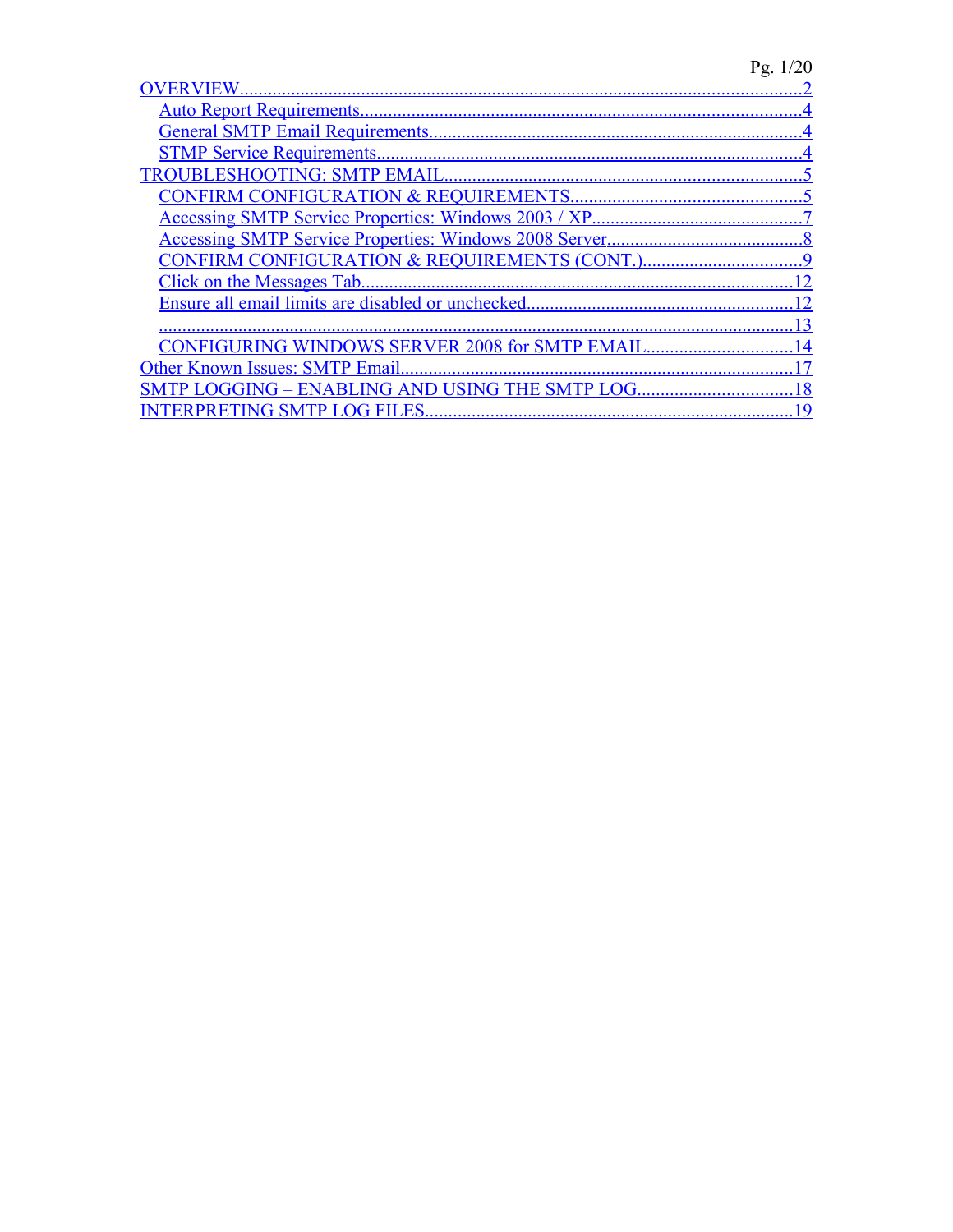## <span id="page-1-0"></span>**OVERVIEW**

InfiniTime turns email directly over to the Operating System. The operating system then handles the outbound email according to configuration settings. The InfiniTime Server must have an SMTP Service and be configured properly to send SMTP Emails.

There are multiple points of failure which can stop an email from being sent by InfiniTime. The items that commonly cause issues are below:

• SMTP Service Configuration

Issues with SMTP Service Configuration often result in Data Could Not Be Loaded Errors as shown below.

|     | <b>Report Preview WindowGenerating Report</b> |      |
|-----|-----------------------------------------------|------|
|     | <b>Windows Internet Explorer</b>              |      |
| Ger | The data could not be loaded.                 | Nait |
|     | $\alpha$                                      |      |
|     |                                               |      |

• Antivirus / Antispyware Software: Scanning / Blocking Outbound Emails

Issues with Antivirus or Antispyware software often cause emails from InfiniTime to get stuck in the 'mail queue' after they have been turned over to the operating system.

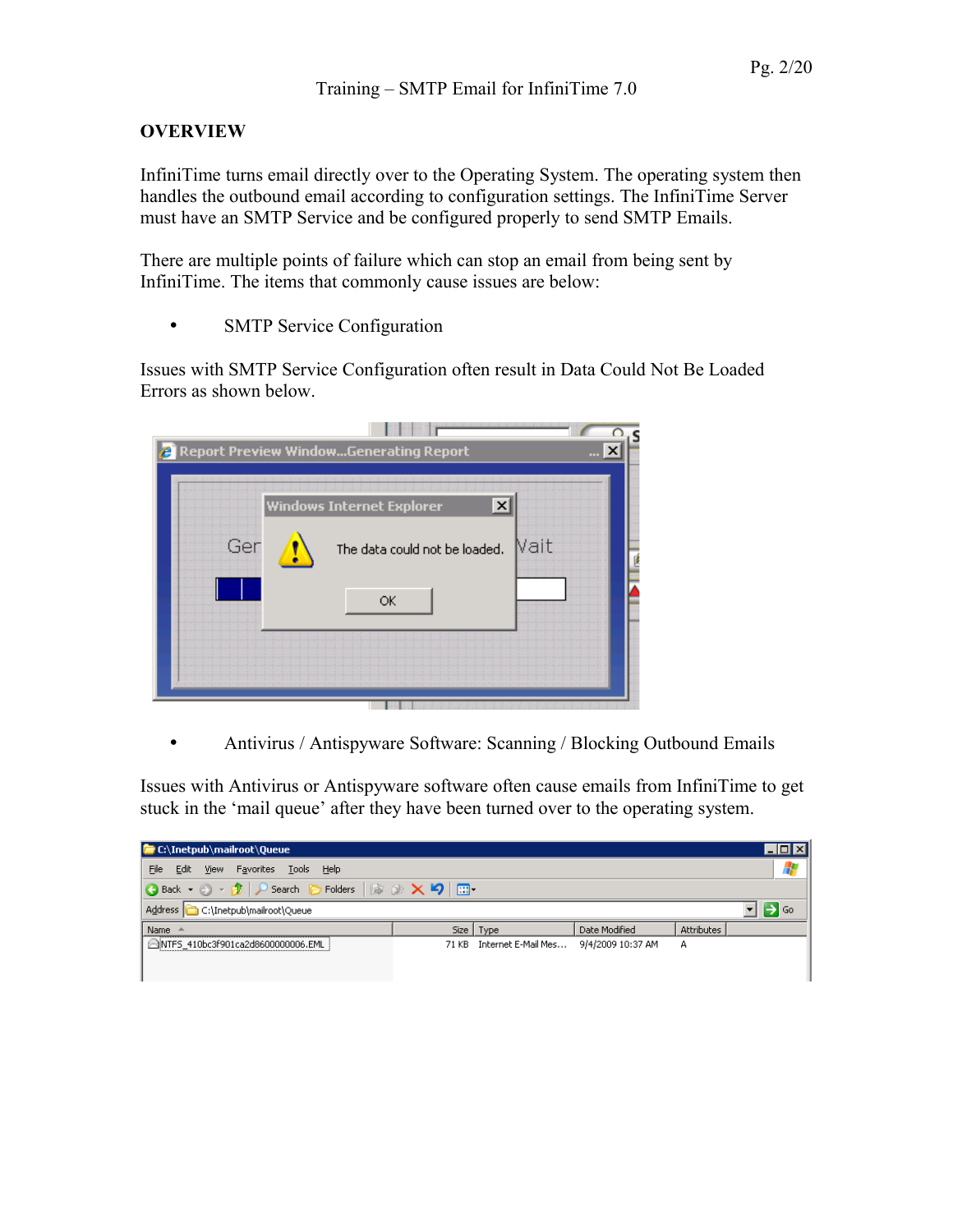• Unable to Relay

Unable to relay occurs when the email recipient cannot verify the sender. This often occurs when the InfiniTime Server is not joined to the customer's domain. A smart host is required to work around the issue. The smart host must be configured to relay email for the InfiniTime Server.

• An Error occurred at Email Send: Failure Sending Mail

This error is often related to Message Size Limits and may be accompanied by 'Data Could Not Be Loaded' when attempting to print a saved report criteria if the 'Print Preview' option is set to No. It is important to confirm Message Limits are disabled.

• 'Data Could Not Be Loaded' is displayed immediately when attempting to email a report while Print Preview is set to No.

This scenario indicates the InfiniTime Service does not have permissions to retrieve and package the report file for emailing. Enabling ASP.NET Impersonation, confirming NTFS file permissions , and SMTP Configuration will resolve the issue.

The report is exported as a PDF to the Temp Directory but no email is sent. No entries are added to the SMTP log.

When the report file is placed in the Temp Directory, but no email is sent this indicates the email failed to send and / or was not received by the SMTP Service. The SMTP Service may not be installed or turned off, logging may not be enabled, or the wrong IP Address is set on the General Tab of the SMTP Service. Read further for instructions on how to troubleshoot the sending of email from Microsoft's SMTP Server.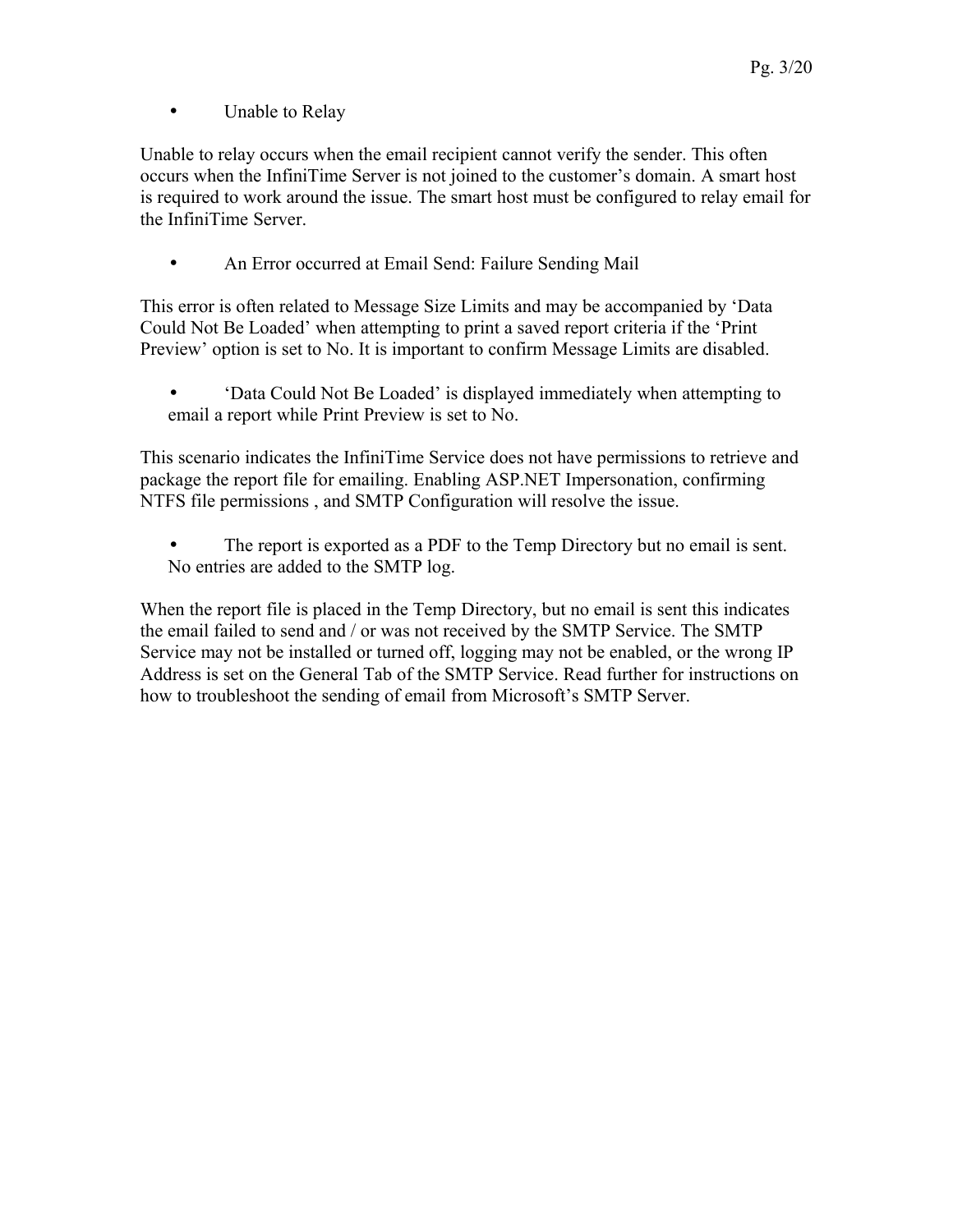## **SMTP EMAIL REQUIREMENTS**

When configuring InfiniTime to email reports it is important to ensure the environment is configured correctly. The criteria below must be observed before attempting to email reports or payroll exports from within InfiniTime.

## <span id="page-3-2"></span>**Auto Report Requirements**

- The InfiniTime Housekeeping Service must be started and running.
- The InfiniTime Server does not need to have a user logged into the console. However, it must at least be powered on and idle at the Windows Login Splash Screen.
- A **local** printer must be installed on the InfiniTime Server.
- A printer must be set as the default printer.
- The Print Spooler Service must be started and running on the InfiniTime Server.

## <span id="page-3-1"></span>**General SMTP Email Requirements**

- The InfiniTime Server must have an active Internet connection.
- Power Management must be disabled on the Network Interface Card of the InfiniTime Server.
- An auto schedule must be configured within a saved report setting.
- A destination name and email address must be defined on the email tab of the saved report setting.

## <span id="page-3-0"></span>**STMP Service Requirements**

- The SMTP Service must be configured for Anonymous Access. InfiniTime does not support authentication for SMTP Email.
- The server must be granted permissions to Connect to the SMTP Service.
- The server must be granted permissions to relay email through the SMTP Service.
- Outbound Security for the SMTP Service must be set to Anonymous Access. InfiniTime does not support authentication for SMTP Email.
- Your FQDN may need to be configured in the advanced delivery options of the SMTP Virtual Server created by InfiniTime depending on your domain policies.

• Depending on your network configuration and domain settings it may be necessary to forward all outgoing email messages from the InfiniTime SMTP Virtual Server to a Smart Host. Generally the Smart Host will be a server running exchange on your local network.

• Message Limits must be disabled to allow large report files to sent. Message Limits can be found on the SMTP Properties Page under the Message Tab.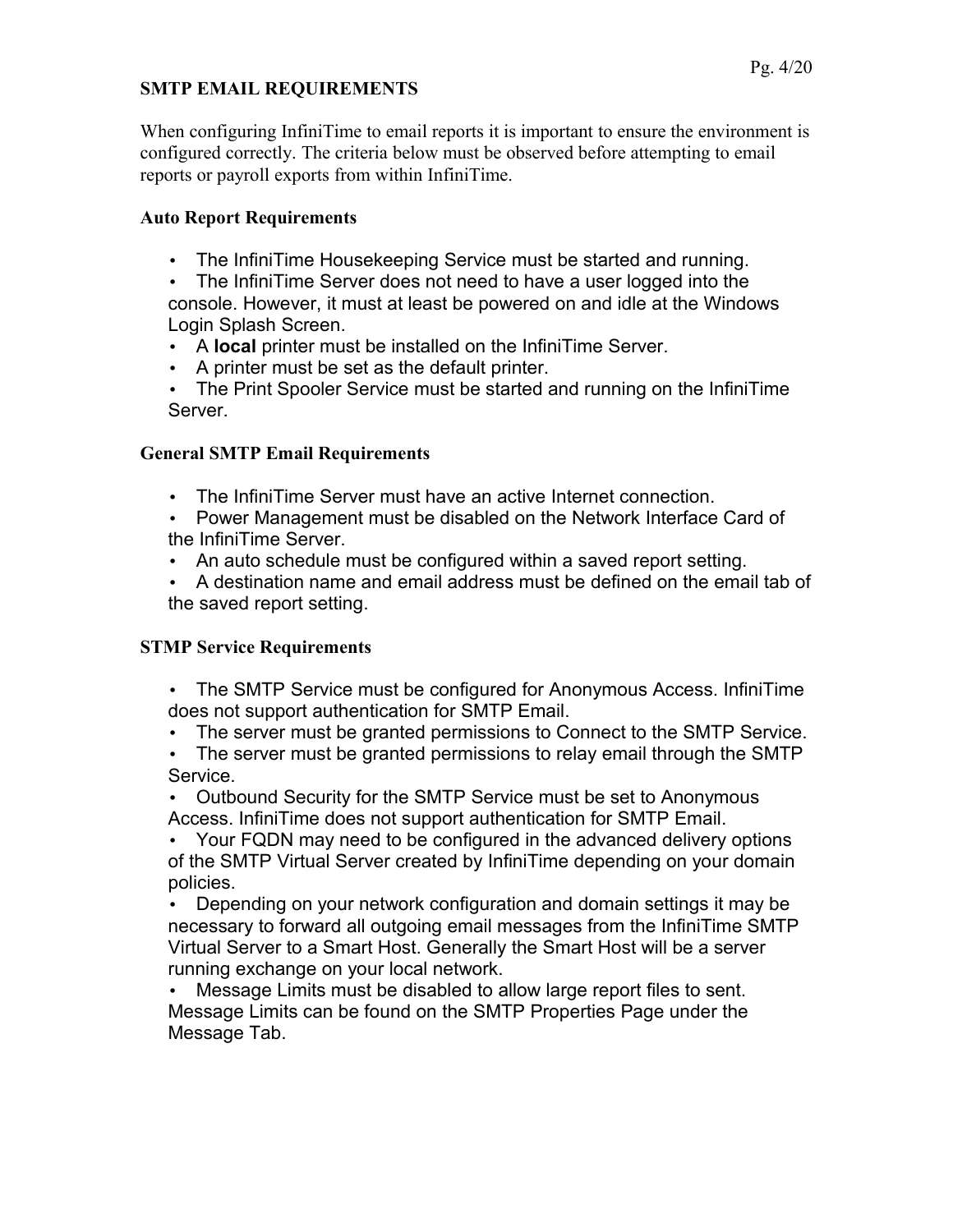### <span id="page-4-1"></span>**TROUBLESHOOTING: SMTP EMAIL**

If the requirements for SMTP Email and Auto Reports are not configured properly customer's may not receive automatic reports as expected or errors might occur when attempting to run a report manually. Detailed explanations and resolutions for common issues are listed below in addition to an overview of the troubleshooting process.

## <span id="page-4-0"></span>**CONFIRM CONFIGURATION & REQUIREMENTS**

The first step in the SMTP troubleshooting process is to ensure the customer has their InfiniTime Software and Server environment configured properly to send SMTP Email. Follow the steps below to verify the minimum requirements.

• Verify the InfiniTime Housekeeping Service is started.

| <b>Services</b>               |                                      |
|-------------------------------|--------------------------------------|
| InfiniTimeHouseKeepingService | Name<br>J.                           |
|                               | MAPI CD-Burning COM Service          |
| Stop the service              | <mark>幾</mark> Indexing Service      |
| Restart the service           | infiniTimeHouseKeepingService        |
|                               | Shersite Messaging                   |
|                               | MaInter-Tel Collaboration Remote Cli |

• If the customer wishes to send the report automatically, Ensure a printer is installed and configured as the default Printer.

• Verify the Print Spooler Service is started.

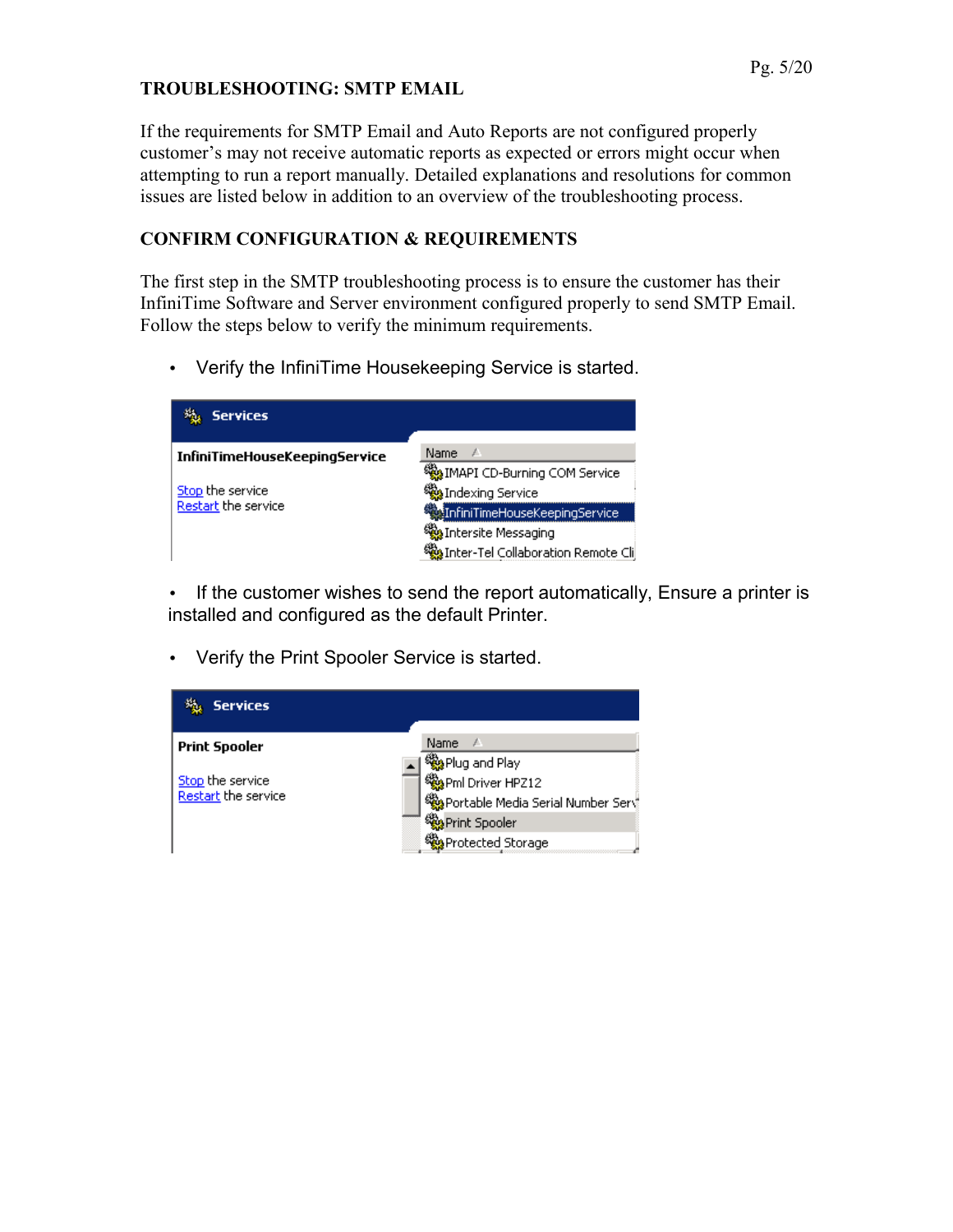Pg. 6/20

• Verify Power Management is disabled on the NIC of the InfiniTime Server as shown.



• Verify the Destination Name and Email Address are Defined on the Email Tab of the Saved Report. Verify the From, Subject, and Body Text Fields are also filled.

| reports@infinitime.com<br> Test<br>Adobe PDF<br>$\overline{\phantom{a}}$        | From:<br>Subject:<br>Format:<br><b>Body Text: test</b><br>Sent To:<br>$\boxed{ \mathbf{1} \mathbf{1}  \mathbf{1}  \mathbf{1} \mathbf{1} } \text{ of } \boxed{1} \times \boxed{ \mathbf{1} } \text{ Rows } \boxed{1} \text{ H} \text{ H} \text{I} \text{H} \text{I} \text{H} \text{I} \text{B} \text{I} \text{B} \text{I} \text{B} \text{I} \text{B} \text{I} \text{B} \text{I} \text{B} \text{I} \text{B} \text{I} \text{B} \text{I} \text{B} \text{I} \text{B} \text{I} \text{B} \text{I} \text{B} \text{I$<br><b><i><u>O</u></i></b> Clear<br><b>Q</b> Search | <b>Selection Criteria</b> | <b>Email</b> | <b>Auto Report Schedule</b> | <b>Options</b> | PGP |  |
|---------------------------------------------------------------------------------|-----------------------------------------------------------------------------------------------------------------------------------------------------------------------------------------------------------------------------------------------------------------------------------------------------------------------------------------------------------------------------------------------------------------------------------------------------------------------------------------------------------------------------------------------------------------|---------------------------|--------------|-----------------------------|----------------|-----|--|
|                                                                                 |                                                                                                                                                                                                                                                                                                                                                                                                                                                                                                                                                                 |                           |              |                             |                |     |  |
|                                                                                 |                                                                                                                                                                                                                                                                                                                                                                                                                                                                                                                                                                 |                           |              |                             |                |     |  |
|                                                                                 |                                                                                                                                                                                                                                                                                                                                                                                                                                                                                                                                                                 |                           |              |                             |                |     |  |
|                                                                                 |                                                                                                                                                                                                                                                                                                                                                                                                                                                                                                                                                                 |                           |              |                             |                |     |  |
| Email To Address<br>Email To Name<br>dan@inceptiontechnologies.com<br>Inception |                                                                                                                                                                                                                                                                                                                                                                                                                                                                                                                                                                 |                           |              |                             |                |     |  |

• If the customer wishes to send the report automatically, ensure an Auto Schedule is configured for the report.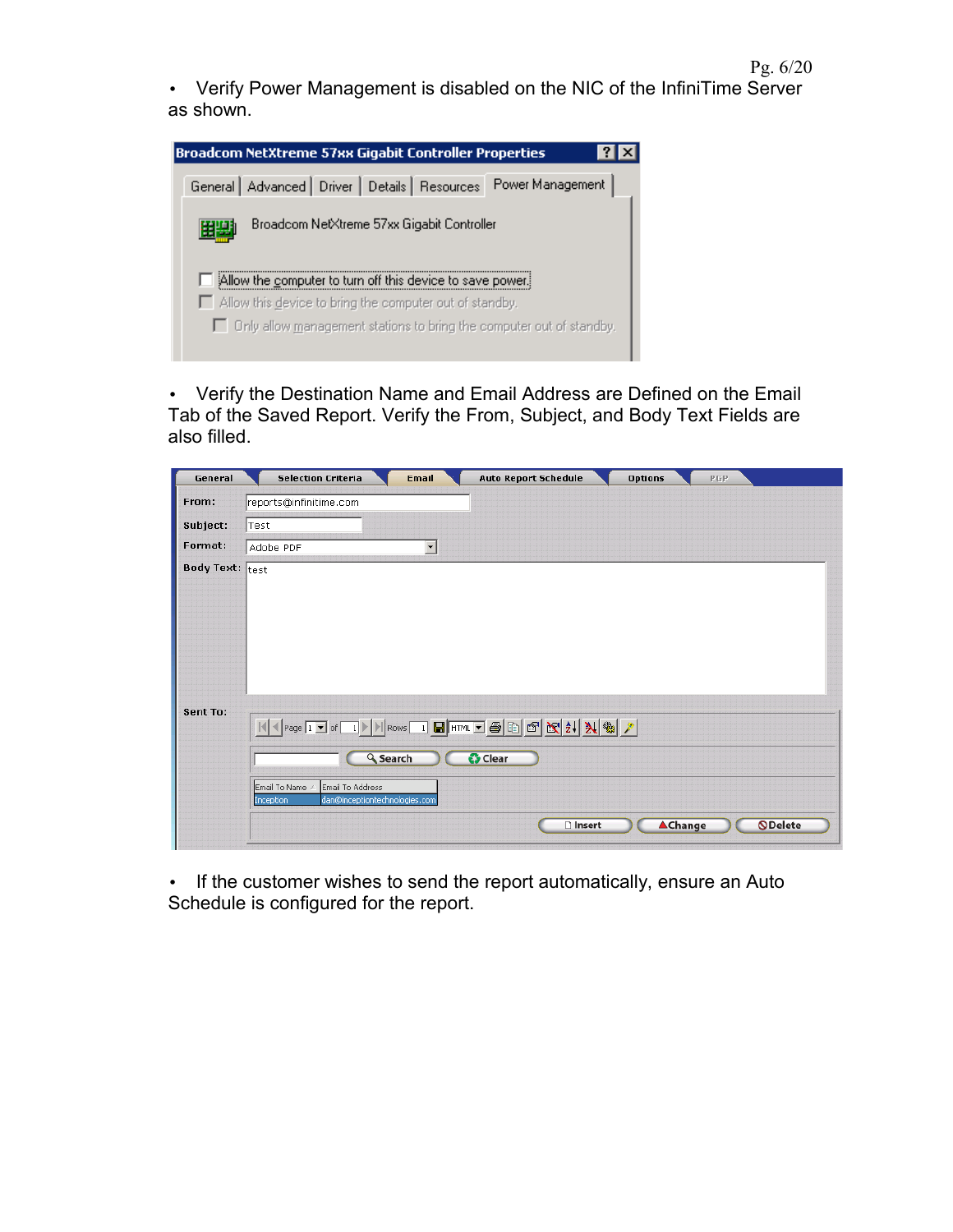Properties for the SMTP Service can be accessed from the IIS 6 Management Console. The IIS 6 Management Console is available under Administrative tools and is an optional component on some Operating Systems which must be installed separately. (IE: Windows Server 2008)

## <span id="page-6-0"></span>**Accessing SMTP Service Properties: Windows 2003 / XP**

1. Right Click on My Computer and Click on Manage.

| My Comput <u>er</u> |         |
|---------------------|---------|
|                     | $Q$ pen |
| Control Panel       | Explore |
|                     | Search  |
| Administrative      | Manage  |
|                     |         |

- 2. Click on the + by Services and Applications.
- 3. Click on the + by Internet Information Services.
- 4. Right click on Default SMTP Virtual Server and click on Properties.

| Computer Management (Local)                   |                                             |  |  |  |  |  |
|-----------------------------------------------|---------------------------------------------|--|--|--|--|--|
| ⊡ " <mark>狐</mark> System Tools               |                                             |  |  |  |  |  |
| 田 管 Storage                                   |                                             |  |  |  |  |  |
| Services and Applications                     |                                             |  |  |  |  |  |
| Telephony<br>Fl…                              |                                             |  |  |  |  |  |
| Services                                      |                                             |  |  |  |  |  |
| <b>WMI Control</b>                            |                                             |  |  |  |  |  |
| <b>Indexing Service</b><br>E X                |                                             |  |  |  |  |  |
|                                               | Internet Information Services (IIS) Manager |  |  |  |  |  |
| <b>FTP Sites</b><br>$\overline{+}$            |                                             |  |  |  |  |  |
| <b>Application Pools</b><br>ஈ                 |                                             |  |  |  |  |  |
|                                               | Web Sites<br>田                              |  |  |  |  |  |
| Web Service Extensions<br>$\overline{+}$      |                                             |  |  |  |  |  |
| <b>Elliangly Default SMTP With all Server</b> |                                             |  |  |  |  |  |
|                                               | Start                                       |  |  |  |  |  |
|                                               | Stop                                        |  |  |  |  |  |
|                                               |                                             |  |  |  |  |  |
|                                               | Pause                                       |  |  |  |  |  |
|                                               | New                                         |  |  |  |  |  |
|                                               | New Window from Here                        |  |  |  |  |  |
|                                               | Rename                                      |  |  |  |  |  |
|                                               | Re <u>f</u> resh                            |  |  |  |  |  |
|                                               |                                             |  |  |  |  |  |
|                                               | Properties                                  |  |  |  |  |  |
|                                               | Help                                        |  |  |  |  |  |
|                                               |                                             |  |  |  |  |  |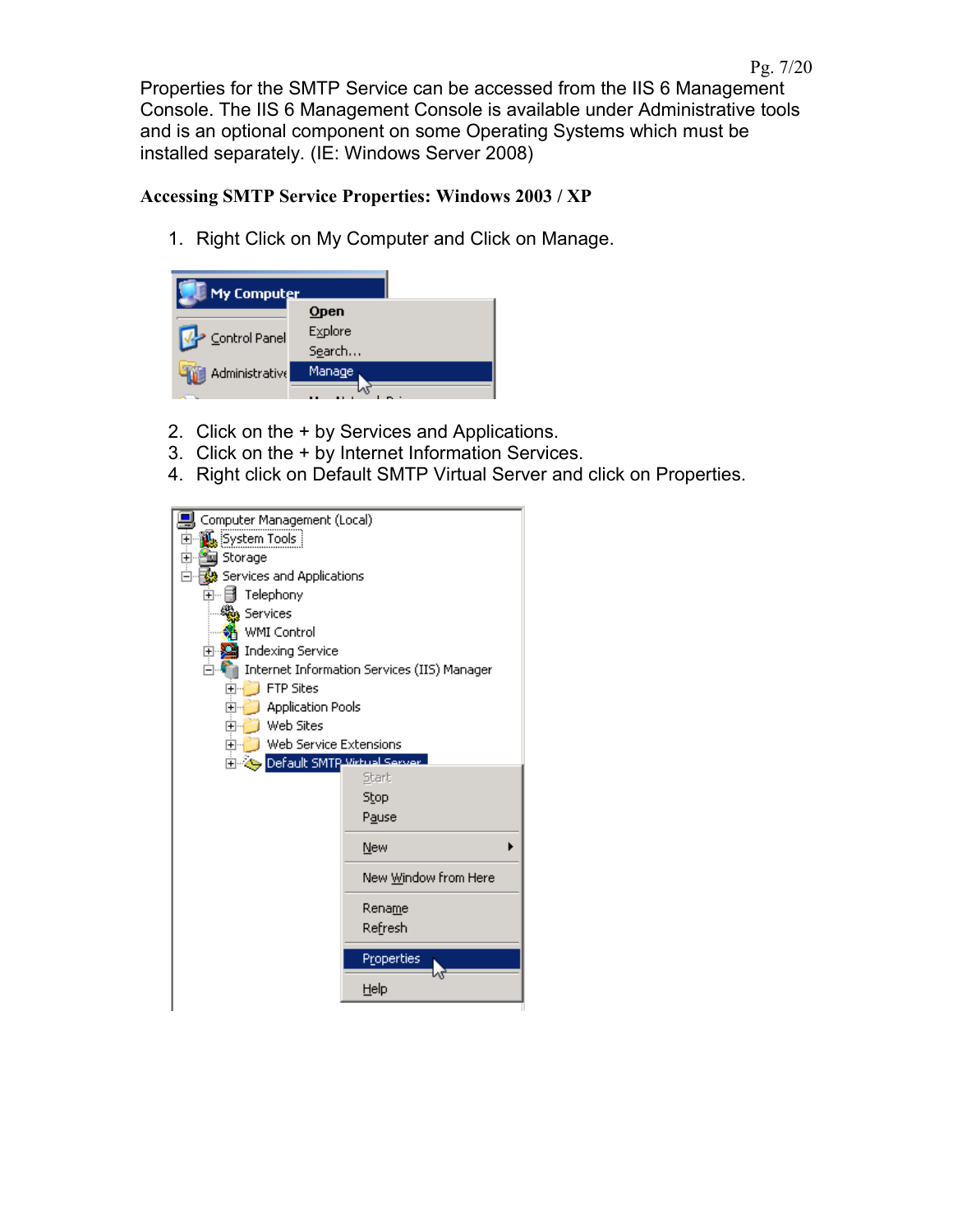#### <span id="page-7-0"></span>**Accessing SMTP Service Properties: Windows 2008 Server**

Note: The SMTP Service for Windows 2008 Server is installed as a Windows Feature under the Server Manager Snap-in.

- 1. Click on Start.
- 2. Click on Administrative Tools.
- 3. Click on Internet Information Services (IIS) 6.0 Manager.
- 4. Right Click on SMTP Virtual Server and Click Properties.



NOTE: If IIS 6.0 Manager is not present in Administrative Tools it may not be installed. Check the Web Server Role Services to ensure IIS 6 Management Capability and Management Console are installed. Install them if they are missing.

|  | IIS 6 Management Compatibility | Installed     |  |
|--|--------------------------------|---------------|--|
|  | IIS 6 Metabase Compatibility   | Installed     |  |
|  | IIS 6 WMI Compatibility        | Not installed |  |
|  | IIS 6 Scripting Tools          | Not installed |  |
|  | IIS 6 Management Console       | Installed     |  |
|  | .                              |               |  |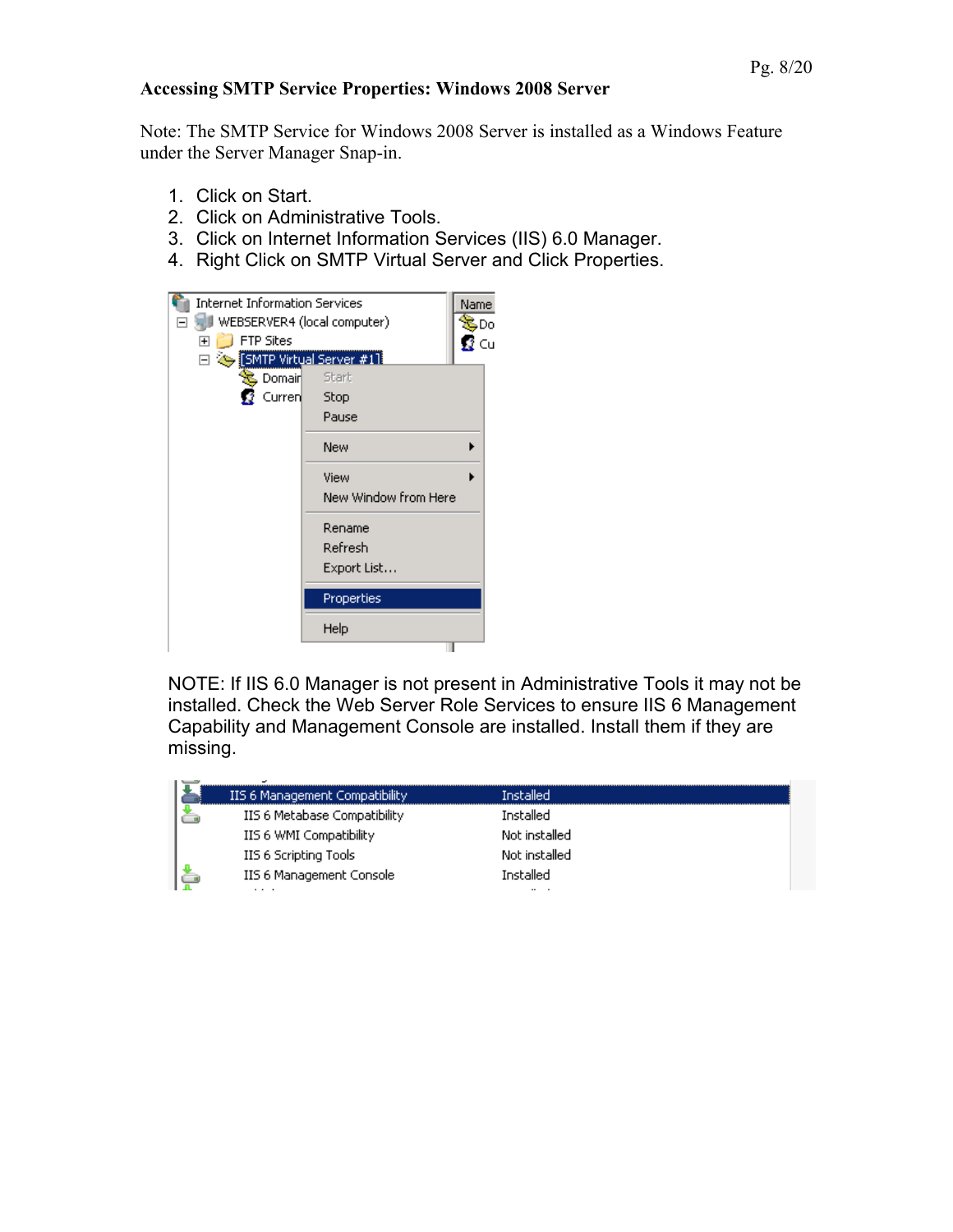## <span id="page-8-0"></span>**CONFIRM CONFIGURATION & REQUIREMENTS (CONT.)**

- Verify the SMTP Service is configured for Anonymous Access.
	- 1. Verify the IP Address is set to All Unassigned.

| <b>Default SMTP Virtual Server Properties</b>               |
|-------------------------------------------------------------|
| General Access   Messages   Delivery                        |
| $\equiv$ $\equiv$ $^{\circ}$<br>Default SMTP Virtual Server |
| IP address:                                                 |
| [All Unassigned]<br>Advanced                                |
| $\Box$ Limit number of connections to:                      |
| Connection time-out (minutes):<br>10                        |
|                                                             |
|                                                             |
|                                                             |
| Enable logging<br>Active log format:                        |
| Properties<br>W3C Extended Log File Format                  |
| OΚ<br>Cancel<br>Help<br>Apply                               |

2. Click on the Access Tab.

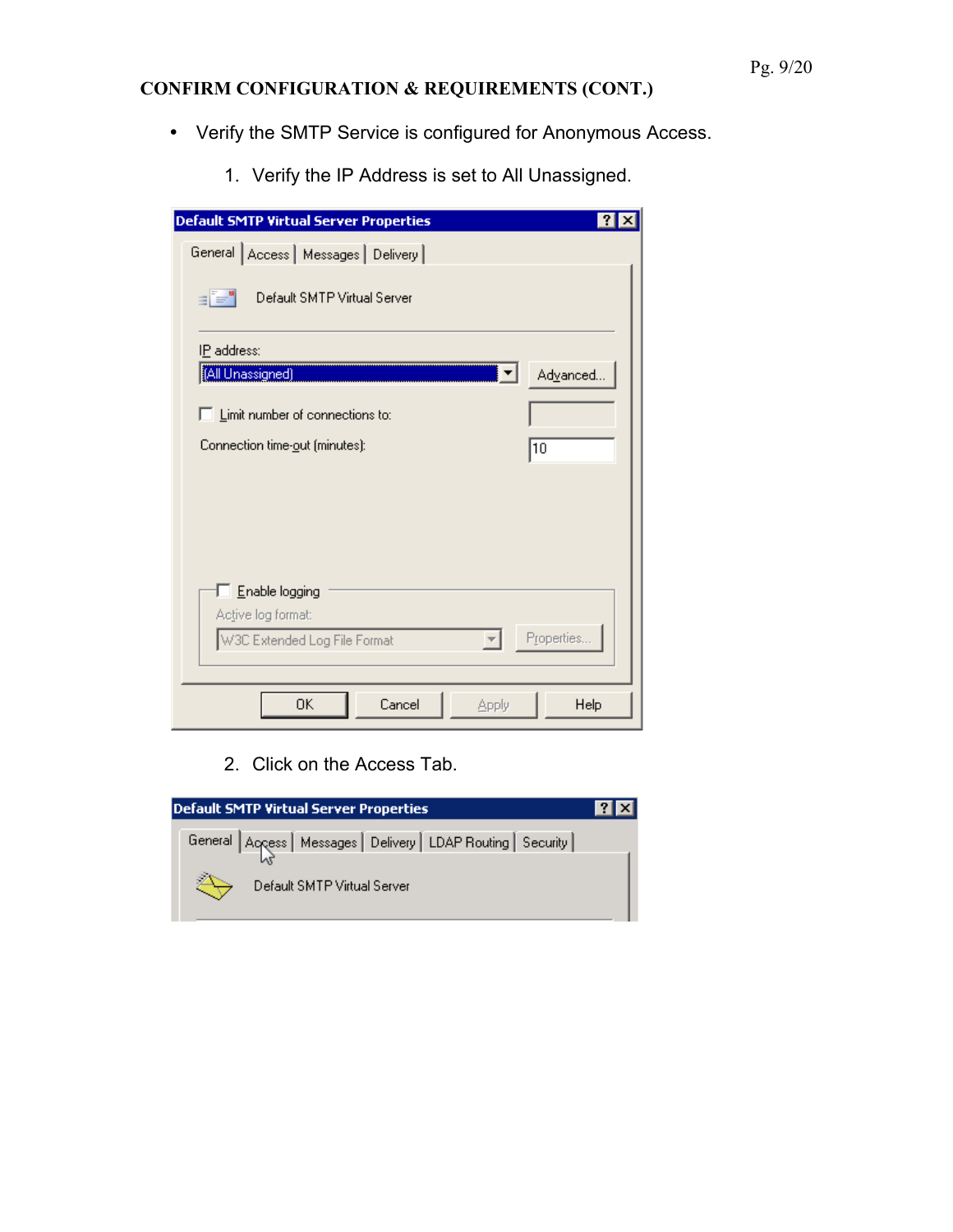3. Click on Authentication. Verify Anonymous Access is checked.

| General |                             |                                          |                                                            | Access   Messages   Delivery   LDAP Routing   Security |  |
|---------|-----------------------------|------------------------------------------|------------------------------------------------------------|--------------------------------------------------------|--|
|         | Access control<br>resource. | Edit the authentication methods for this |                                                            | Authentication                                         |  |
|         | <b>Authentication</b>       |                                          |                                                            |                                                        |  |
|         | jAnonymous accessi          | No user name or password required.       | Select acceptable authentication methods for this resouce. |                                                        |  |

- The server must be granted permissions to Connect to the SMTP Service.
	- 1. Click on Connection on the Access Tab.

| $\sqsubset$ Connection control:                                                      |            |
|--------------------------------------------------------------------------------------|------------|
| Grant or deny access to this resouce using<br>IP addresses or Internet domain names. | Connection |
|                                                                                      |            |

2. Verify localhost is granted access.

| <b>Connection</b>                                                            |                                                        |  |
|------------------------------------------------------------------------------|--------------------------------------------------------|--|
| ◯ iOnly the list below<br>$\bigcirc$ All except the list below<br>Computers: | Select which computers may access this virtual server: |  |
| Access                                                                       | IP Address (Mask) / Domain Name                        |  |
| Granted                                                                      | 127.0.0.1                                              |  |
|                                                                              |                                                        |  |

• The server must be granted permissions to relay email through the SMTP Service.

1. Click on Relay on the Access Tab.

| - Connection control·                                                                |            |
|--------------------------------------------------------------------------------------|------------|
| Grant or deny access to this resouce using<br>IP addresses or Internet domain names. | Connection |
|                                                                                      |            |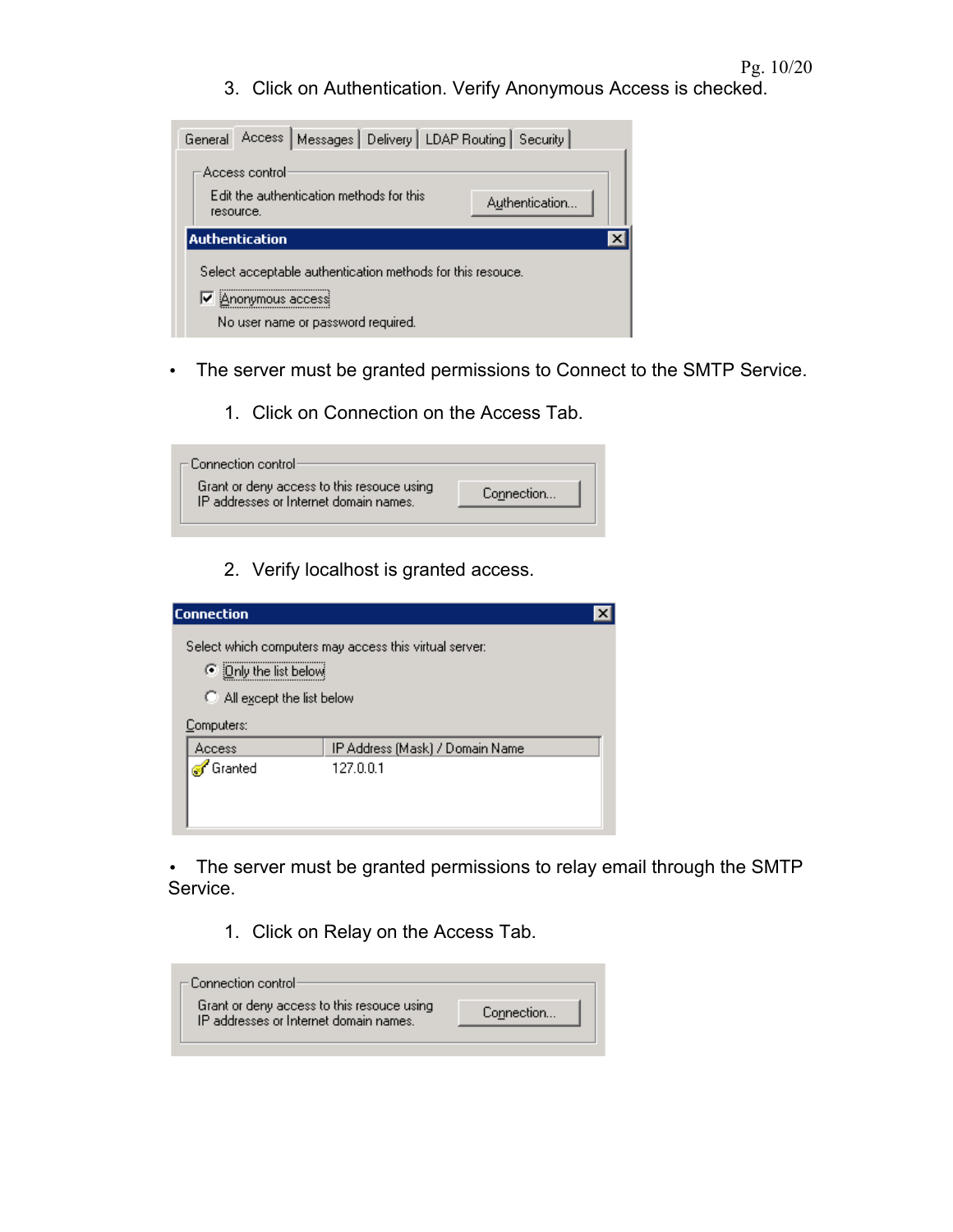2. Verify localhost is granted relay permssions.

| <b>Relay Restrictions</b>                                          |                                                              |  |
|--------------------------------------------------------------------|--------------------------------------------------------------|--|
| ⊙ iOnly the list below!<br>All except the list below<br>Computers: | Select which computer may relay through this virtual server: |  |
| Access<br><mark>⊕r</mark> Granted                                  | IP Address (Mask) / Domain Name<br>127.0.0.1                 |  |

• Outbound Security for the SMTP Service must be set to Anonymous Access. InfiniTime does not support authentication for SMTP Email.

1. Click on the Delivery Tab.

|  |                                    |  | General Access   Messages   Delivew   LDAP Routing   Security |  |
|--|------------------------------------|--|---------------------------------------------------------------|--|
|  |                                    |  |                                                               |  |
|  | $\sqsubset$ Access control $\cdot$ |  |                                                               |  |

2. Click on Outbound Security and verify Anonymous Access is selected.

| Outbound Security                                            | Outbound connections | Advanced |
|--------------------------------------------------------------|----------------------|----------|
| <b>Outbound Security</b>                                     |                      |          |
| G.<br>Anonymous access<br>No user name or password required. |                      |          |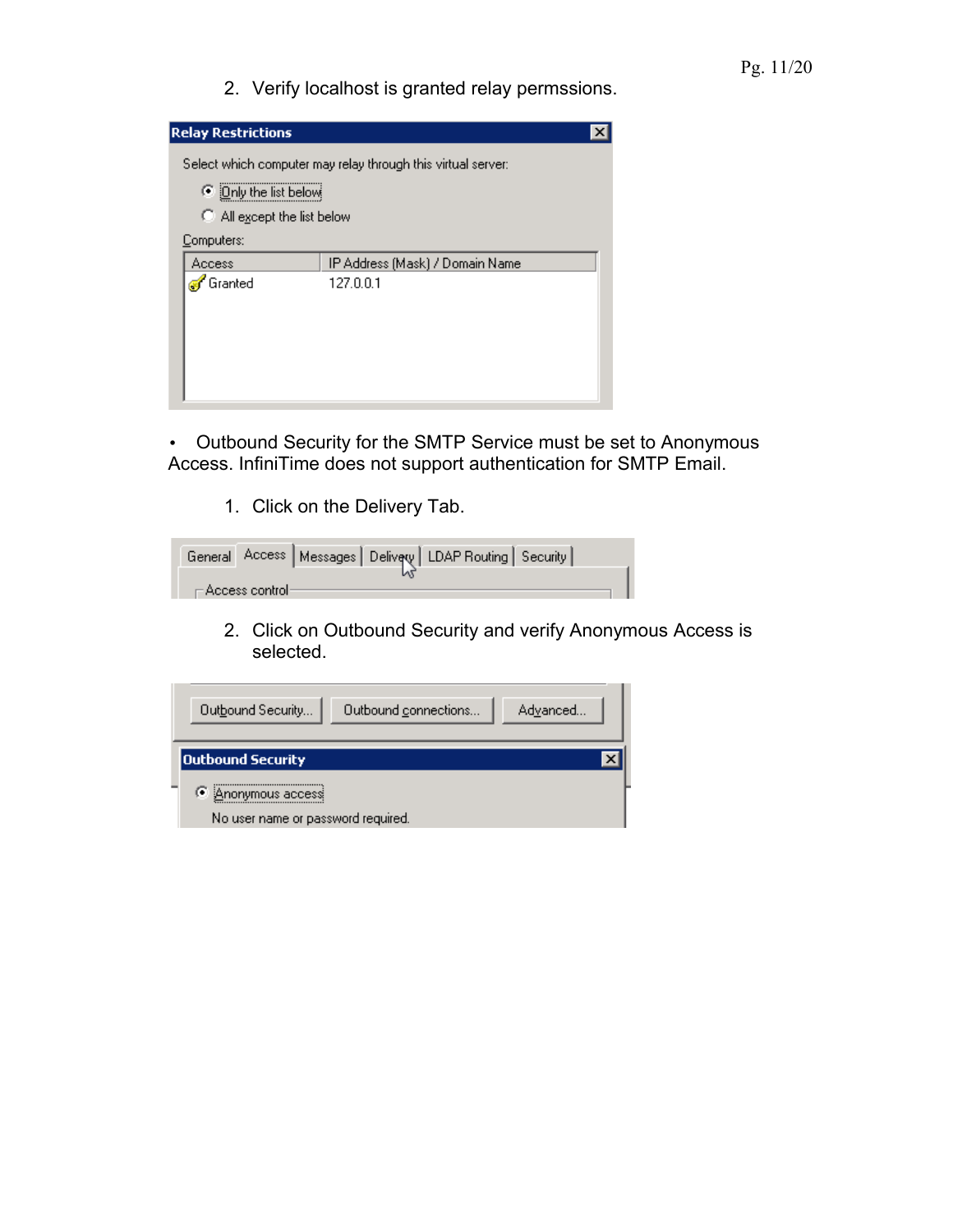• Verify the FQDN and / or Hostname of the InfiniTime Server is configured properly.

1. Click on Advanced on the Delivery Tab.

| Outbound Security | Outbound connections |       | , Advanced |
|-------------------|----------------------|-------|------------|
|                   | Cancel               | Apply | Help       |

2. Ensure the FQDN and / or Hostname of the InfiniTime Server has been configured.

| Fully-qualified domain name:   |           |
|--------------------------------|-----------|
| support03.lonewolfsoftware.com | Check DNS |

• Depending on the customer's network configuration and domain settings it may be necessary to forward all outgoing email messages from the InfiniTime SMTP Virtual Server to a Smart Host. Generally the Smart Host will be a server running exchange on the local network.

1. Click on Advanced on the Delivery Tab.

| Outbound Security | Outbound connections |       | Advanced |
|-------------------|----------------------|-------|----------|
|                   | Cancel               | Apply | Help     |

2. Enter the hostname, or IP Address, of an exchange server in the Smart Host Field. If you are using an IP Address, enclose the IP Address in Brackets []. IE: [192.168.1.200]

| Smart host:                     |
|---------------------------------|
| mailserver.lonewolfsoftware.com |
|                                 |

• Message Limits must be disabled to allow large report files to sent. Message Limits can be found on the SMTP Properties Page under the Message Tab.

<span id="page-11-1"></span><span id="page-11-0"></span>Click on the Messages Tab. Ensure all email limits are disabled or unchecked.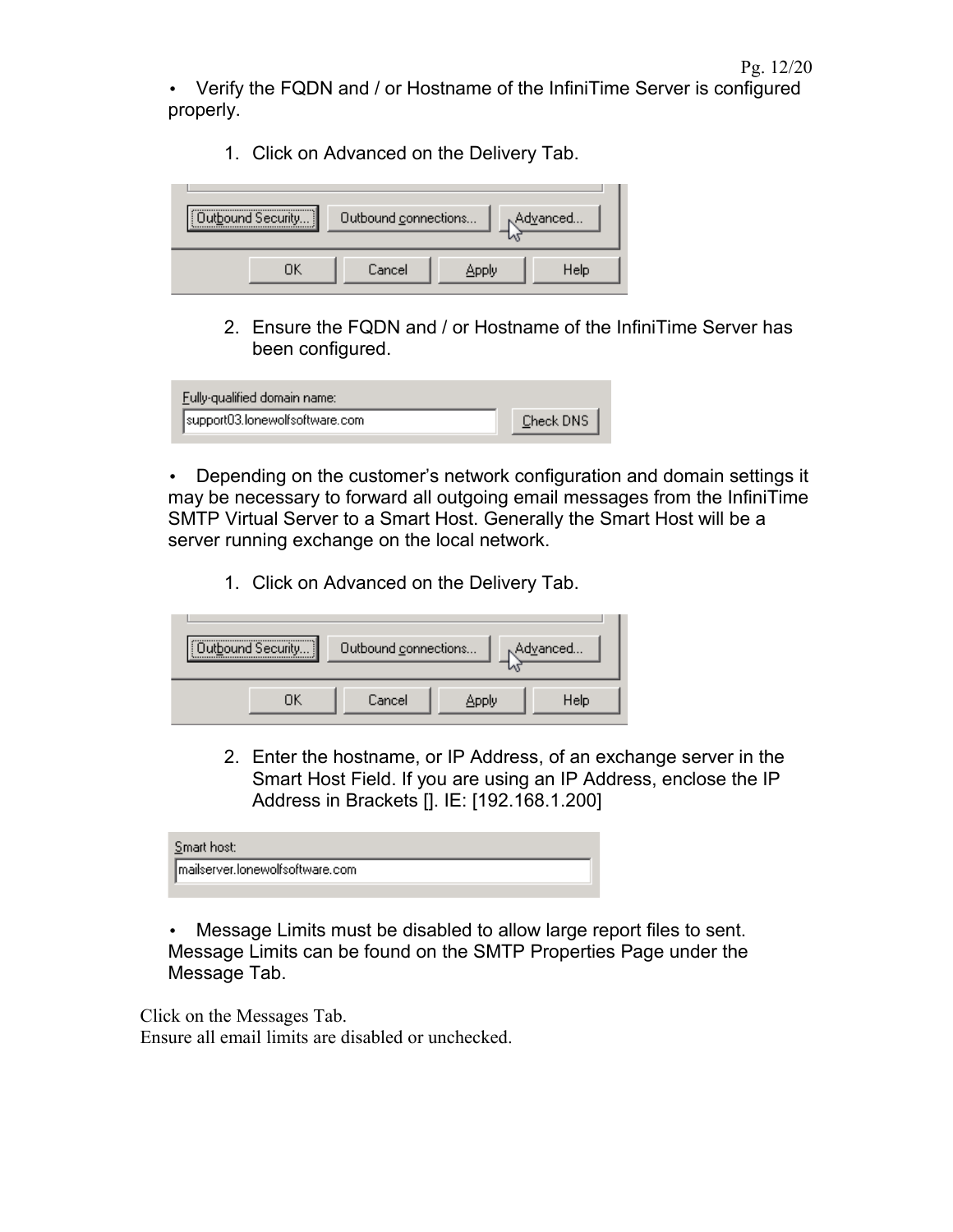# Pg. 13/20

<span id="page-12-0"></span>

| Specify the following messaging information.      |       |
|---------------------------------------------------|-------|
| Limit message size to [KB]                        | 2048  |
| $\Box$ Limit session size to $(KB)$ :             | 10240 |
| □ Limit number of messages per connection to:     | 20    |
| $\Box$ Limit number of recipients per message to: | 100   |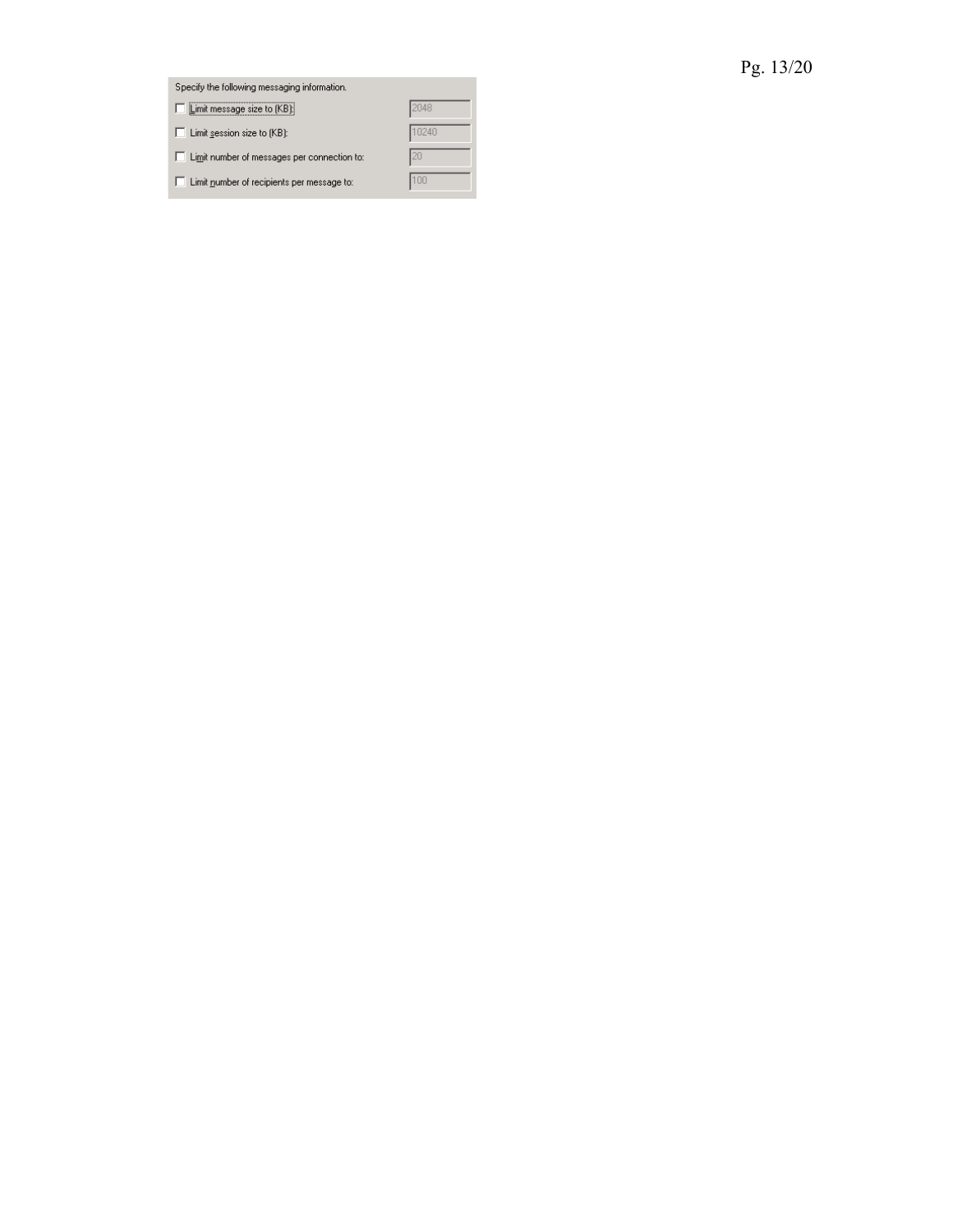#### <span id="page-13-0"></span>**CONFIGURING WINDOWS SERVER 2008 for SMTP EMAIL**

Windows Server 2008 requires each website and / or virtual directory to be configured for use with SMTP Email. Follow the steps below to configure InfiniTime to use the local SMTP Server for outbound email on Windows 2008.

1. Open Server Manager



2. Click the + Next to Roles.



- 3. Click the + Next to Web Server (IIS)
	- Server Manager (WEBSERVER4)  $\Box$  Roles **H h** Application Server Web Server (IIS) 田 an<sup>s</sup>Features
- 4. Click on Internet Information Services<br> $\boxed{\frac{3}{24}}$  Server Manager (WEBSERVER4)
	- $\Box$  Roles 田 **面 Application Server**  $\Box$  Web Server (IIS) **□ ● Internet Information Services**
- 5. Click on the + Next to the Server Name.



6. Click on the + Next to Sites.

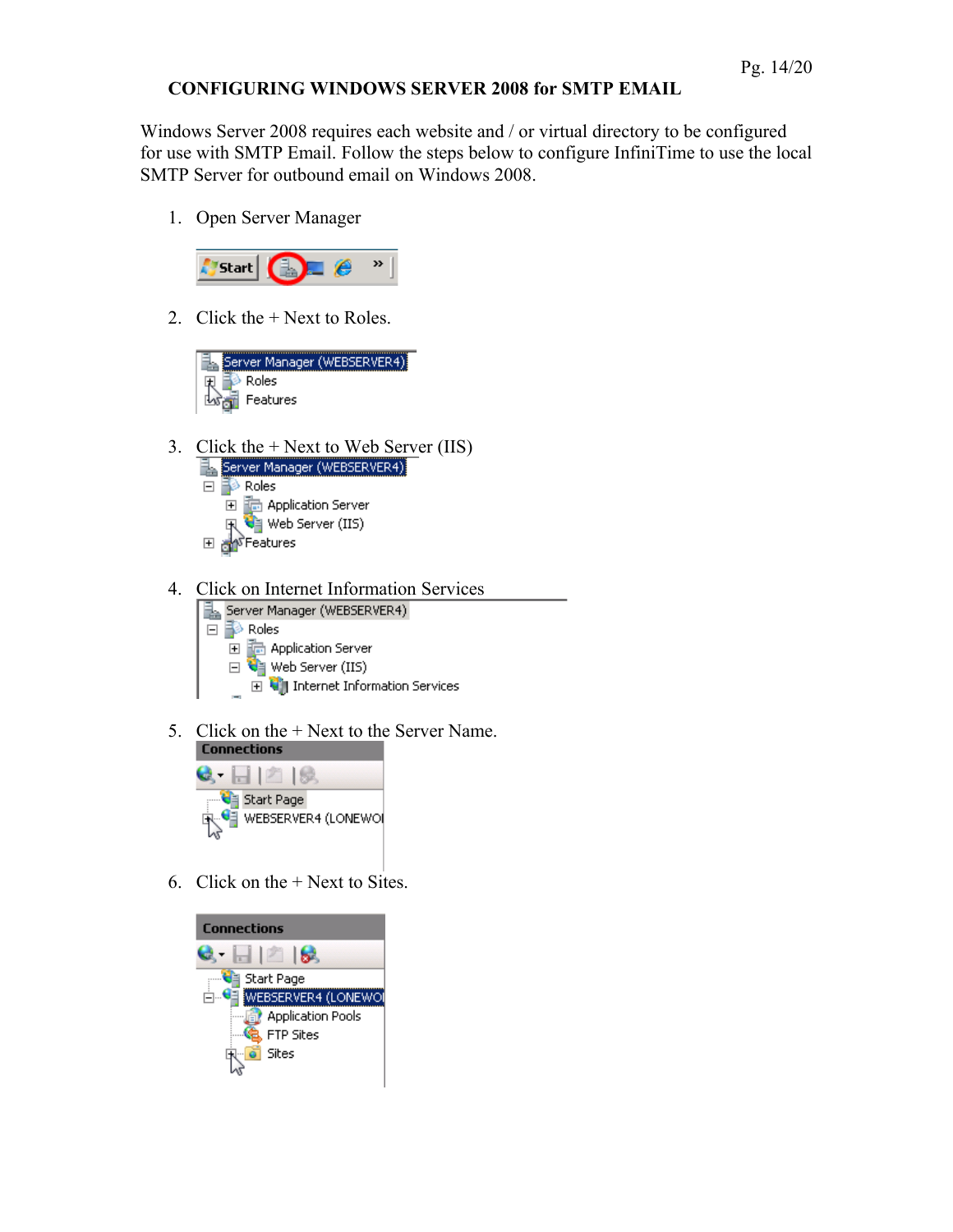7. Click on Default Web Site.



8. Double Click on SMTP Email.

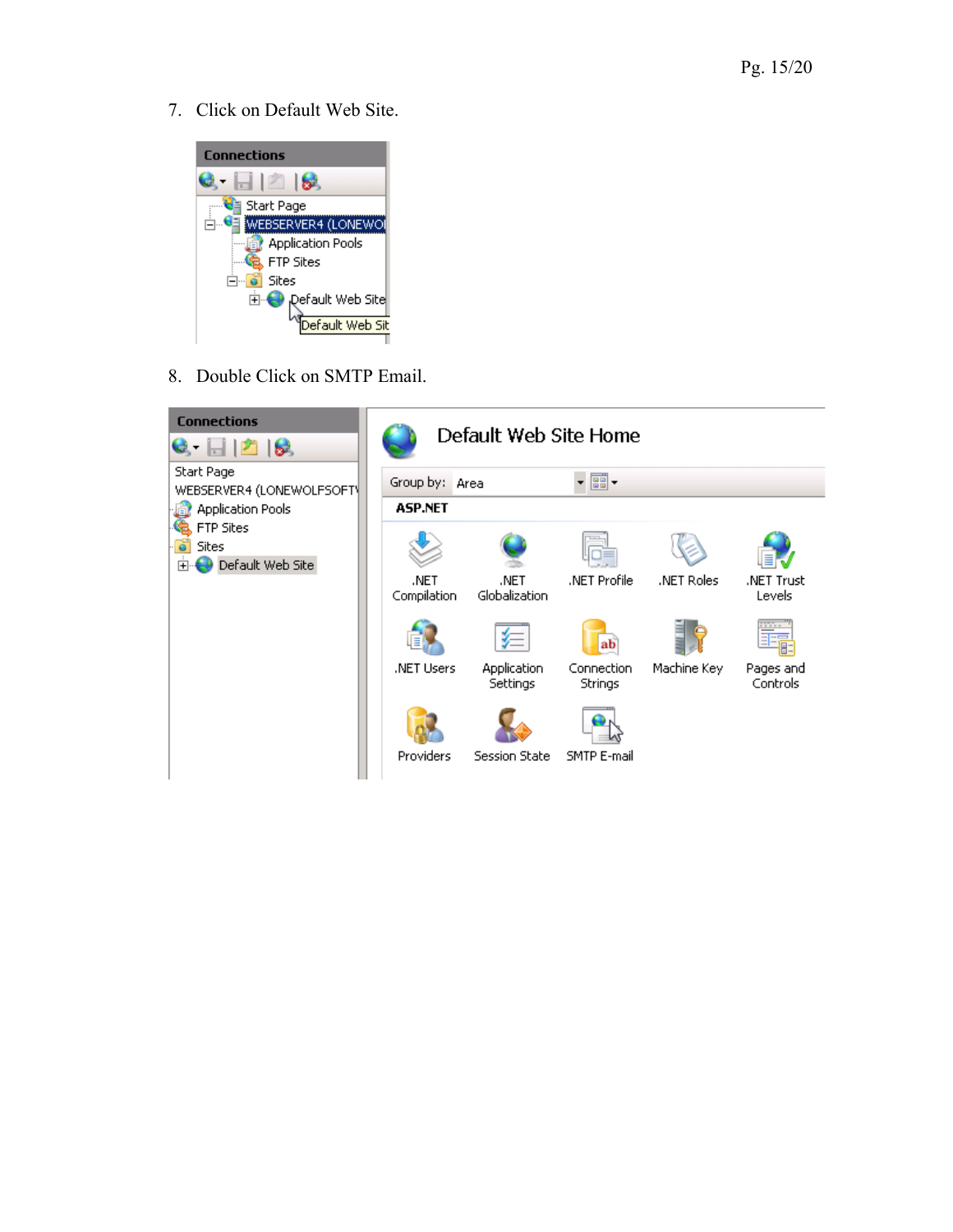9. Ensure the settings are configured as shown below. The email address can be set as desired by the customer. This will be the 'From' Address used for all emails generated by InfiniTime.



Use this feature to specify the e-mail address and delivery options to use when<br>sending e-mail from a Web application.

| Set |
|-----|
|     |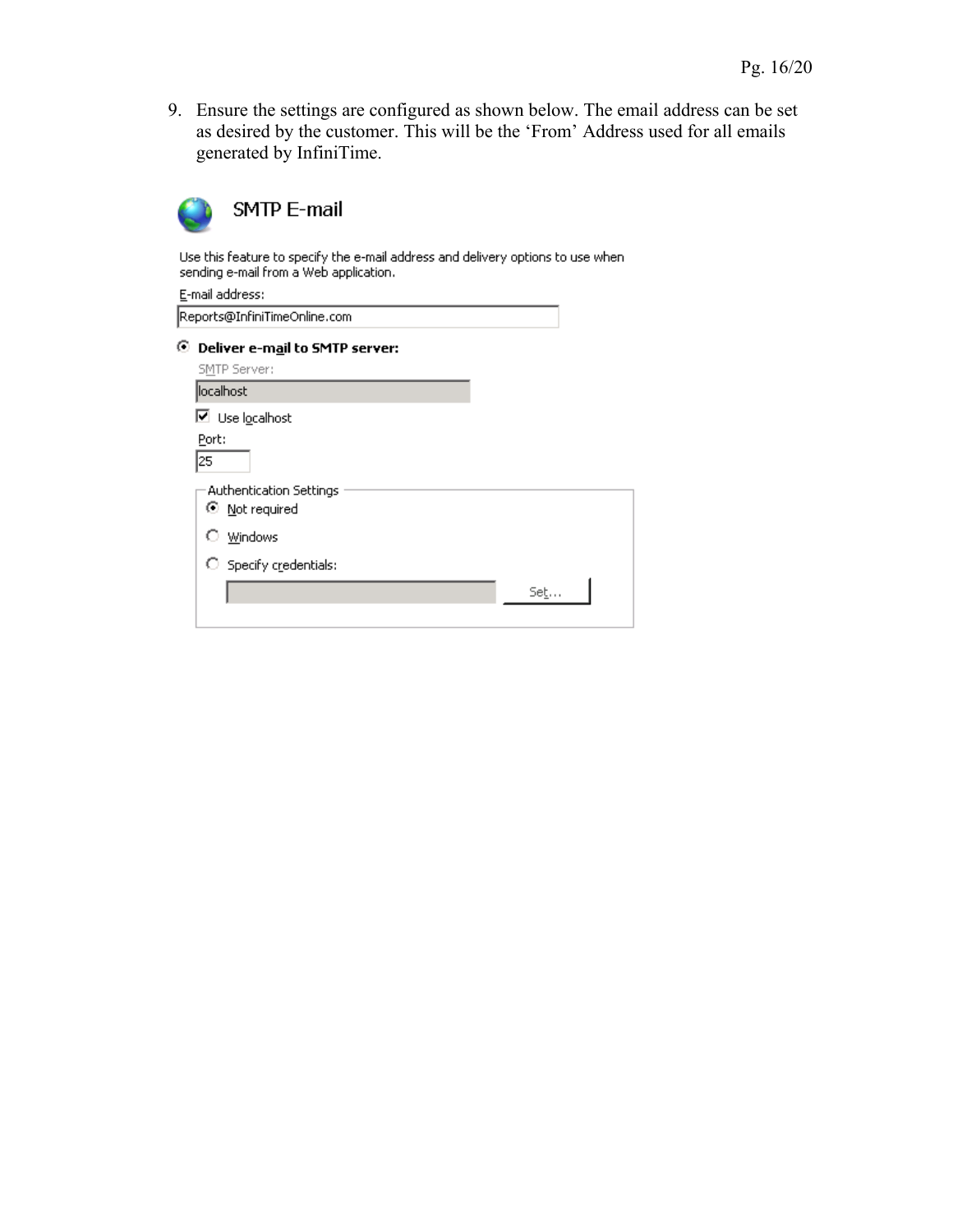#### <span id="page-16-0"></span>**Other Known Issues: SMTP Email**

After confirming the SMTP Email Requirements have been configured properly attempt to email a report from InfiniTime. If you still have difficulties emailing reports from within InfiniTime the issue likely resides at the customer's exchange server or is related to third party applications such as Antivirus or Antispyware software on the InfiniTime Server.

• Antivirus Software: Scanning / Blocking Outbound Emails

Disable any antivirus or spyware applications installed on the InfiniTime Server and attempt to email a report from within InfiniTime again. If the report is emailed successfully then the Antivirus or Spyware application is blocking outbound SMTP Email. It is the customer's responsibility to configure their Antivirus / Spyware Application.

• Unable to Relay

### Symptoms:

Reports email to the customer's domain successfully. Reports fail to email outside of the customer's domain. SMTP Log states 'Unable to Relay' for emails sent to remote domains.

IE: If we were able to email reports to  $Dan@Timewolf.com$ , but not able to email a report to [Kathy@Kelloggs.com](mailto:Kathy@Kelloggs.com) then we are most likely experiencing an issue relaying mail. Check the SMTP log for 'Unable to Relay' to confirm.

Unable to relay occurs when the email recipient cannot verify the sender. This often happens when the InfiniTime Server is not joined to the customer's domain. A smart host is required to work around the issue. The smart host must be configured to relay email for the InfiniTime Server.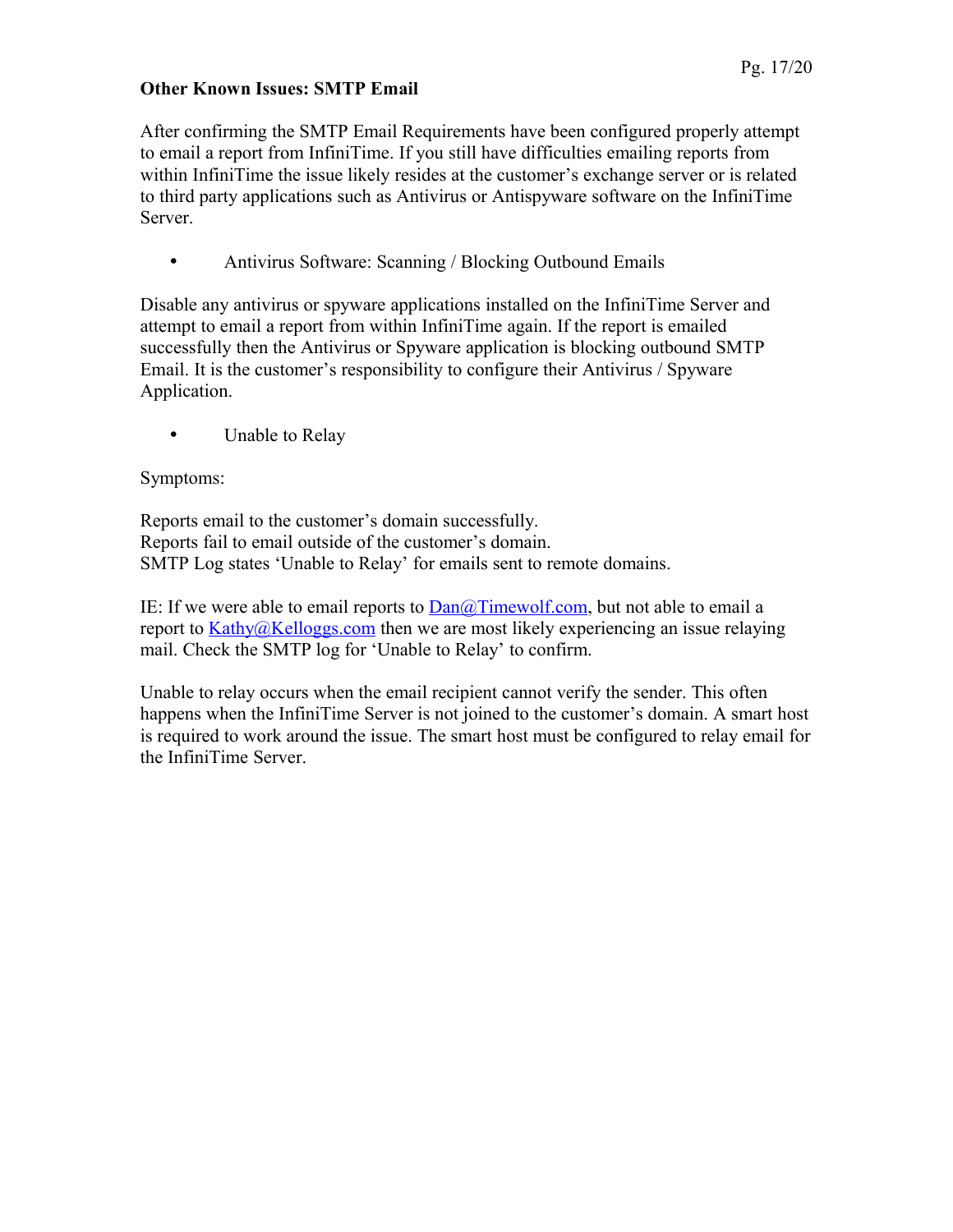#### <span id="page-17-0"></span>**SMTP LOGGING – ENABLING AND USING THE SMTP LOG**

The SMTP Log is a useful tool for troubleshooting SMTP Email. It shows when an email was successfully sent and gives detailed error messages when an email fails to send.

Follow the steps below to enable the SMTP Log:

- 1. Check Enable Logging on the SMTP Service Properites Page.
- 2. Select the W3C Extended Log File Format from the drop down box.
- 3. Click on the Properties Button to configure the log settings.

| $\nabla$ Enable logging<br>Active log format: |               |
|-----------------------------------------------|---------------|
| W3C Extended Log File Format                  | Properties    |
| Cancel<br>ΠK                                  | Help<br>Apply |

4. Take note of the log file directory. This is where the log files are located.

| Log file directory:          |                       |        |  |  |
|------------------------------|-----------------------|--------|--|--|
| C:\WINDOWS\System32\LogFiles |                       | Browse |  |  |
| Log file name:               | SmtpSvc1\exyymmdd.log |        |  |  |

5. Check the items below on the advanced tab.

| Date                      |
|---------------------------|
| Time                      |
| Client IP Address         |
| <b>User Name</b>          |
| <b>Service Name</b>       |
| Server Name               |
| <b>Server IP Address</b>  |
| <b>Server Port</b>        |
| Method                    |
| <b>URI</b> Stem           |
| <b>URI</b> Query          |
| <b>Protocol Status</b>    |
| <b>Protocol SubStatus</b> |
| Win32 Status              |
| Host                      |
| User Agent                |
|                           |

6. Click OK to save the changes and browse to the log directory.

C:\WINDOWS\System32\LogFiles

If reports emailed from InfiniTime do not reach the recipient it often helps to have a clean log file before running a test. In this way you can see exactly what the SMTP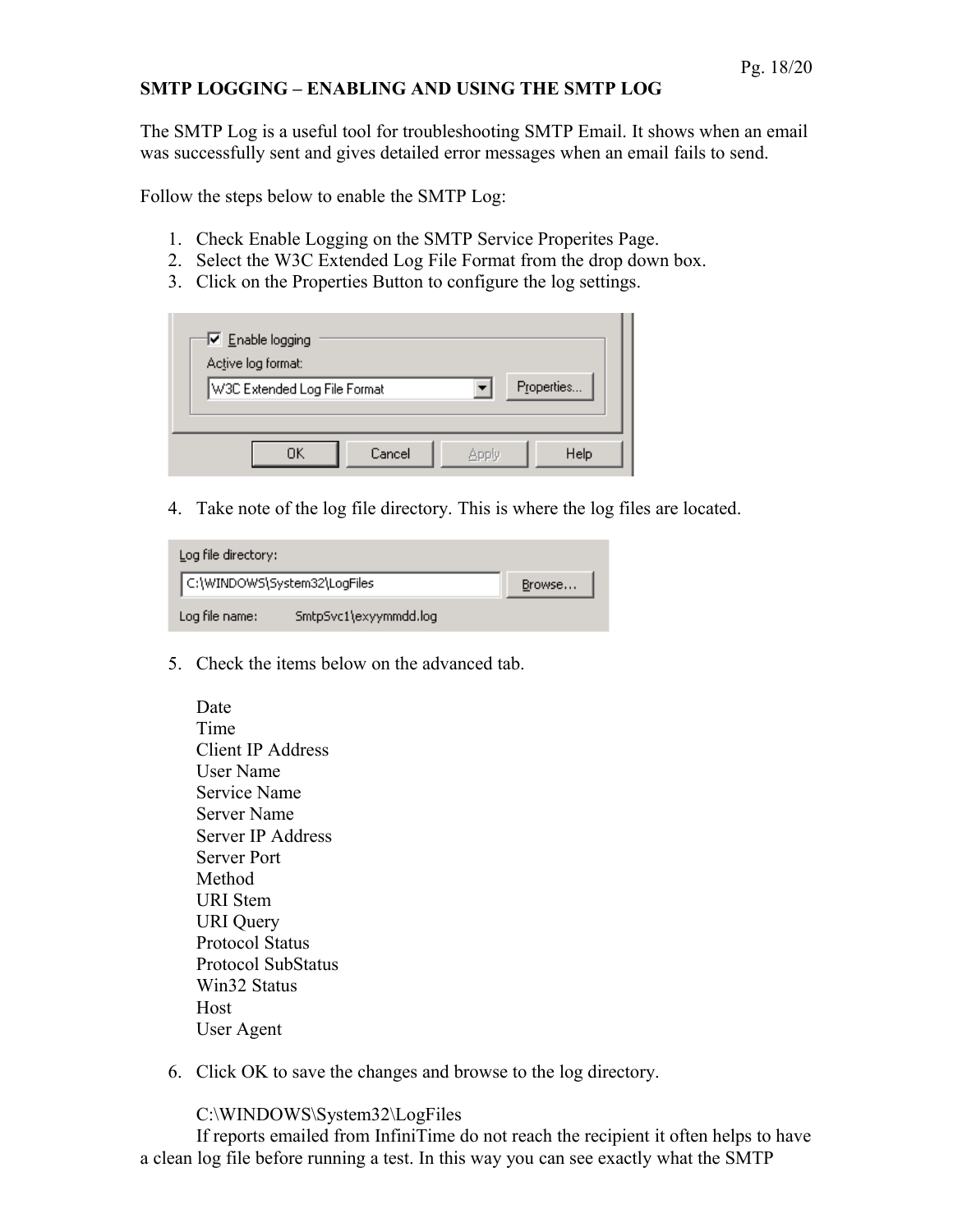Service is doing before it fails. Follow the steps below to force the SMTP Service to create a new log file.

- 1. Stop the SMTP Service.
- 2. Rename the existing log file with today's date.
- 3. Start the SMTP Service.
- 4. A new log will be created when the SMTP Server is next used. Attempt to email a report from within InfiniTime and check the log to see the status.

#### <span id="page-18-0"></span>**INTERPRETING SMTP LOG FILES**

There is one rule to abide by when interpreting SMTP log files. If there is something you don't understand – GOOGLE IT. SMTP is a basic protocol used for sending mail. Hundreds of thousands of people exchange information about common errors. As such a wealth of information can be found on the web. For example the site below provides a detailed explanation of why the Unable to Relay error occurs.

<http://www.eudora.com/techsupport/kb/1593hq.html>

A Successful Email:

The lines on the following page were generated by a successful SMTP email from InfiniTime. Notable sections showing a successful email are in bold.